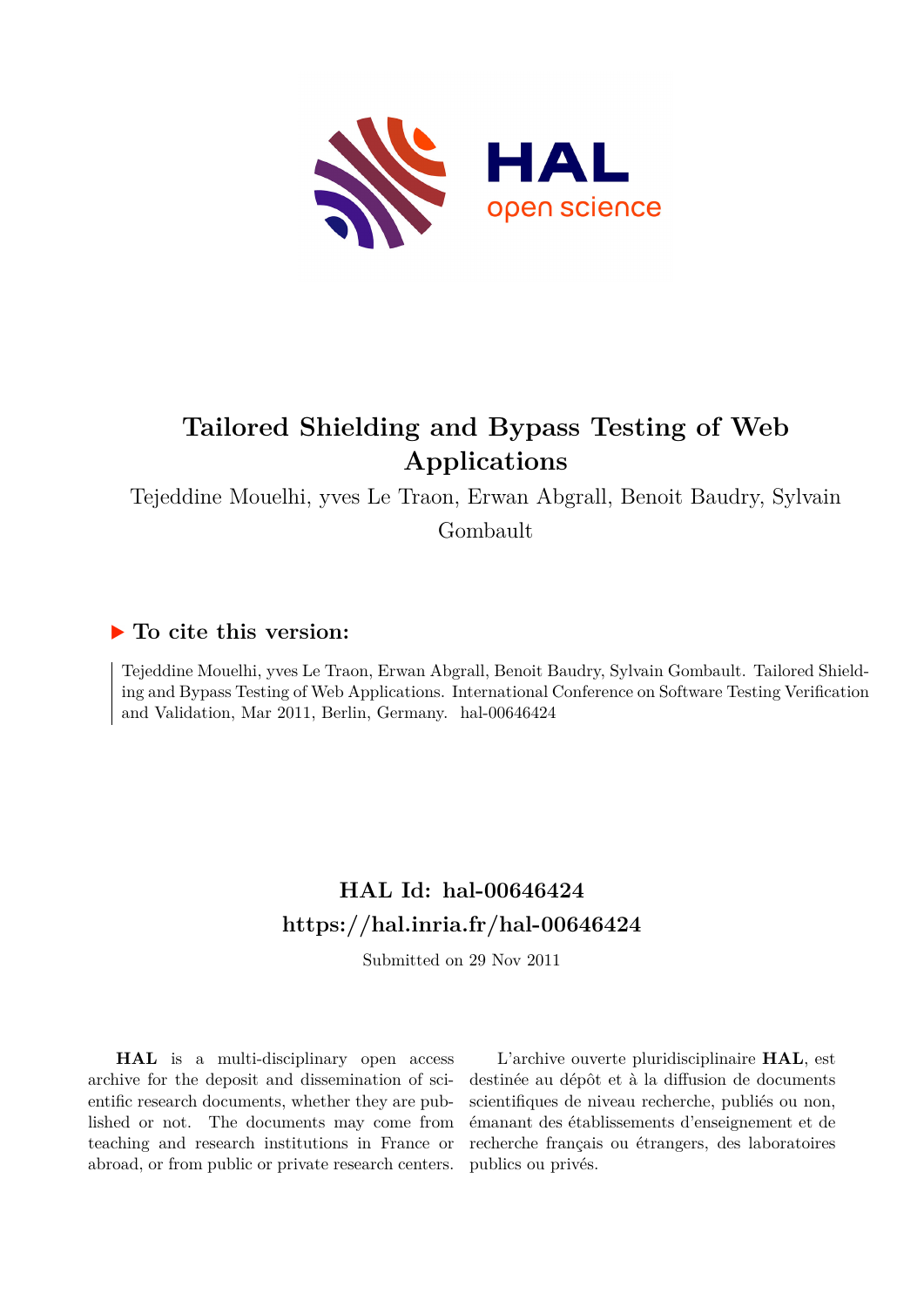## **Tailored Shielding and Bypass Testing of Web Applications**

Tejeddine Mouelhi, Yves Le Traon *Security, Reliability and Trust Interdisciplinary Research Center, SnT University of Luxembourg {tejeddine.mouelhi, yves.letraon}@*  uni.lu

Erwan Abgrall *Kereval Thorigné Fouillard France Erwan.Abgrall@ Kereval.com* 

Benoit Baudry *IRISA/INRIA 35042 Rennes France bbaudry @irisa.fr* 

Sylvain Gombault *Institut TELECOM ; TELECOM Bretagne ; RSM, 2 rue de la Châtaigneraie CS 17607, 35576 Cesson Sévigné Cedex Université européenne de Bretagne, France*  sylvain.gombault@telecombretagne.eu

#### **Abstract**

*User input validation is a technique to counter attacks on web applications. In typical client-server architectures, this validation is performed on the client side. This is inefficient because hackers bypass these checks and directly send malicious data to the server. User input validation thus has to be duplicated from the client-side (HTML pages) to the server-side (PHP or JSP etc.).* 

*We present a black-box approach for shielding and testing web application against bypass attacks. We automatically analyze HTML pages in order to extract all the constraints on user inputs in addition to the JavaScript validation code. Then, we leverage these constraints for an automated synthesis of a shield, a reverse-proxy tool that protects the server side. The originality and main contribution of this paper is to offer a solution specifically tailored to the web application, through a preliminary learning/analysis step. An experimental study on several open-source webapplications evaluates the effectiveness of the protection tool and the different flaws detected by the testing too and the impact of the shield on performance.* 

## **1. Introduction**

One important property shared by most web applications is the client-server architecture, which roughly divides the application code in two parts. The main part executes on the server, while the client part includes a browser in charge of the interpretation of the HTML and JavaScript code (other components exist like flash, java applets, ActiveX etc.).

In this architecture, the input validation of web application is performed both by the client and server sides. In practice, many validation treatments are under the responsibility of the client. Decentralizing the execution of input validation allows alleviating the load of inputs to be checked by the server-side. Incorrect user inputs are detected by the client-side code (HTML and JavaScript code) and not sent to the server.

This architecture implicitly assumes that the client is expected to check the validity of its inputs before calling the server, while the server is responsible for its outputs. This is a perfect example of design-bycontract [1] that relies on the assumption that both parts are trustable. However, the assumption that the client is trustable is dangerous, as recalled by J. Offutt:[2] "Validating input data on the client is like asking your opponent to hold your shield in a sword fight". It is not possible to trust the execution of the validation on the client side. For this reason, it is highly recommended to duplicate the validation process and perform it at the server side. In addition, input validation is a serious security issue. The SANS TOP 25 [3] reports that one of the main vectors of attacks is input validation. Relying on the client will weaken the input validation. In fact, a malicious user is able to modify the JavaScript code using some plugins (like Firebug or DragonFly). These tools enable the potential attacker to *bypass* the client-side by modifying the HTML and JavaScript code and thus disabling the client-side input validation. Therefore, hackers can bypass the client-side input validation and send malicious requests to the server-side directly. Furthermore, the server cannot detect that client-side input validations have been disabled or hacked. An analysis of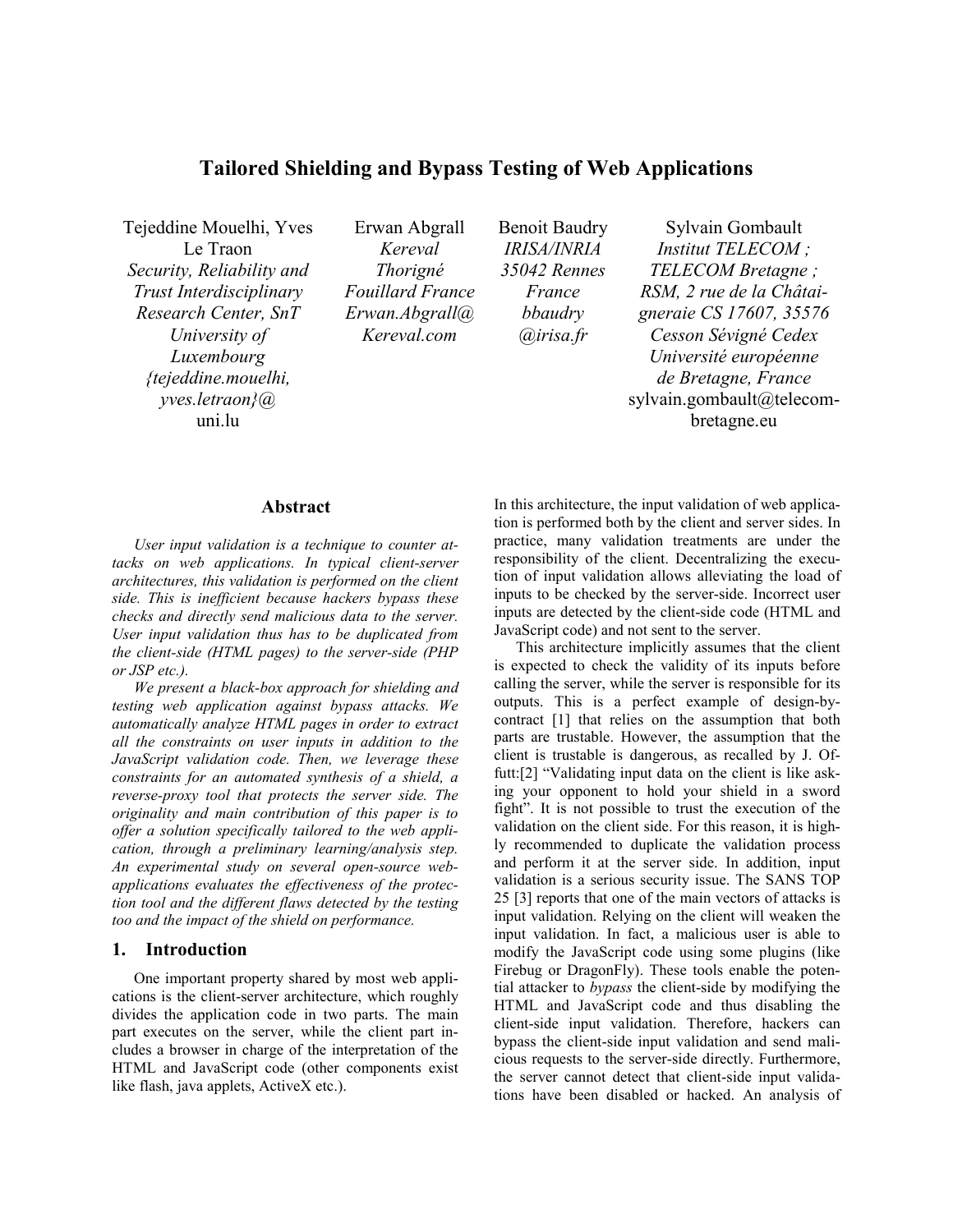bypass-based attacks has been initially proposed by Offutt et al. [2, 4], demonstrating that the n-tiers architectures may lead to security vulnerabilities, or at least to robustness problems for the server side.

As a basic counter-measure, it is recommended to carefully filter and check user inputs. In this paper, we propose an automated "black-box" process, which either allows:

 - Auditing the server-side in order to locate the weaknesses/vulnerabilities (in that case the serverside application code needs to be manually adapted) through systematic bypass testing [2];

- or shielding it by building a reverse proxy security component, called Bypass-Shield that captures the client-side validation constraints, extends them, and enforces them. The shield implements the contracts between client/server as an independent component, making a design-by-contract applicable in the context of web application security and robustness.

The common mechanism we use for both analyses is a semi-automated extraction of client-side validation constraints (HTML and JavaScript).

On one hand, shielding the application involves building an "in-the-middle" component, which is the trustable intermediate that guarantees that contracts are fulfilled by the client (because located on the serverside).

On the other hand, bypass testing involves systematically violating these constraints. Then, requests are built to include some erroneous or malicious data. Finally they are sent to the server and may lead to finding robustness and security problems.

The remainder of this paper is organized as follows. Section 2 presents the background concepts and shows the context of this work. In addition, it describes the scope of this work and presents the limitations and the main differences between our approach and existing approaches. Section 3 explains the overall approach and describes the process. While, Section 4, 5 and 6 detail each of the three processes included in the approach, respectively, the client-side analysis for collecting the constraints, the Bypass-Shield and the automated bypass-testing. Then, Section 7 presents the empirical results. Finally, Section 8 concludes and discusses future work.

#### **2. Context**

This section introduces the main concepts used in this paper. It presents the input validation architecture used in web applications and the client-side validation techniques. Afterwards, it details the related work discussing the existing approaches along with their advantages and limitations in both academia and security industry.

#### **2.1. Definitions**

**Client-side**: it includes the part of the web application that is executed by the client browser (Firefox, Internet Explorer etc.). The client-side contains the HTML code, the cookies, the Java applets, and the flash programs etc. that are executed by the client machine.

**Server-side**: The server side contains the core application code (which is often called business code), the web server which is the framework in which the business code runs. Several technologies of web servers exist (Apache, IIS etc.). The server-side may contain a database.

**Input parameter**: Web applications may have several input parameters, which are assigned and sent to the server using URLs or forms. For the forms, an input parameter is located in the HTML code. It is a set of tags defining fields to be filled by end users. Then, this data is usually sent to the server-side for processing. The server responds according to the form data and the requested service (store, search, register, delete etc.). For the URLs, input data are hardcoded in the URL and sent back to the server (using JavaScript for example). In this paper, we apply the approach on forms. There are many input vectors for web application that will be taken into account by the shield in future versions.

**Pre- and post-condition:** The constraint a parameter must satisfy. The client is expected to check the validity of the input before calling the server, while the server is responsible for its outputs.

**Input Validation**: The process of validating user inputs. It can be performed in the client-side and in the server-side.

**Black-box**: In this paper, we consider a "blackbox" technique any technique that does not require the access to internal information (for instance the application code). Extracting the information (URLs, forms, cookies) that clients can get from the server is thus a black-box technique. This is typically the information a hacker exploits to perform attacks.

**Bypass Testing**: It is a black-box testing technique which involves bypassing client-side input validation and triggering the server-side input validation (if it exists) [2]. Bypassing is possible either via some browser plugins (like Firebug or Opera Dragonfly) or by automatically generating requests to be sent directly to the server (using Java or  $C++$  for example).

**Client-side pre-conditions**: They are preconditions that are checked by the client. They are expressed by HTML code (like *MaxLength*) or Java-Script functions. These constraints are part of the client-side input-validation process. They enforce limitations and tailored conditions on the user inputs.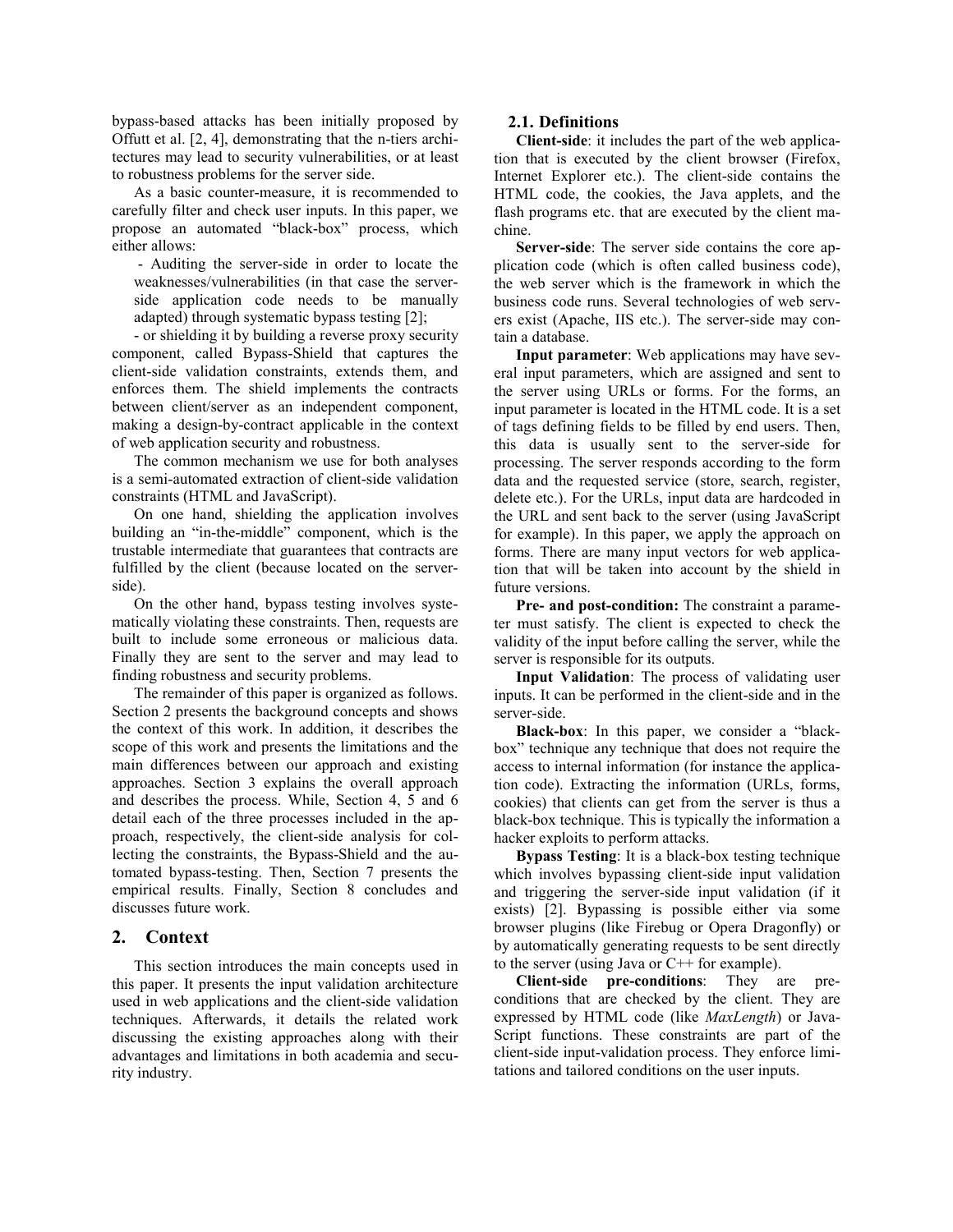**Robustness bypass testing**: Aiming at challenging the robustness of the web application server-side by directly providing erroneous inputs. These inputs violating the client-side constraints are sent to the serverside. The final goal is to uncover robustness problems and improve the server-side code.

**Security bypass testing**: Targets the evaluation of server-side security. The data sent in this case represents typical attack vectors (code injection attacks like XSS: cross-site-scripting or SQL Injection). Some predefined attack patterns are injected and sent to the server, which is expected to filter, sanitize or block these malicious data. The final objective is to highlight security issues.

#### **2.2. Client-side validation techniques:**

The traditional client-server architecture defines a distributed model which involves two different places where the application code executes.

Erroneous data is detected at an early stage, at client-side and is not sent to the server. Therefore, the code executes on the client machine and the server does not intervene.

Client-side input validation is implemented through two different kinds of code:

- Hardcoded HTML code.
- JavaScript code.

Hardcoded HTML code allows defining a set of predefined constraints. These constraints are implemented by expressing the corresponding tag property. For instance, the max length constraint has to be expressed within the input tag (like maxlength=20). Other constraints are expressed by choosing one particular tag. By construction, it constrains the kind of user inputs. Check boxes can only be checked or unchecked. In *radio button group,* only one can be checked.

JavaScript code makes it possible to express more advanced and specific constraints. Using JavaScript code which includes conditions, loops and regular expressions (among other code facilities) it is possible to express any constraints on the user inputs. This JavaScript code can be executed before submitting the form to the server-side. Erroneous inputs are rejected by the JavaScript code and not sent to the server. Then a message is displayed to the end user to indicate the erroneous inputs that should be corrected.

To give the intuition of a typical JavaScript constraint, we present the following JavaScript code that allows checking emails.

| function checkEmail (myForm) $\{$                                                                                                                    |
|------------------------------------------------------------------------------------------------------------------------------------------------------|
| if $\left( \frac{\wedge \w_+ (\lceil \cdot - \rceil ? \wedge w_+) * \mathbb{Q} \w_+ (\lceil \cdot - \cdot   \cdot \rceil)}{w_+ w_+ w_+ w_+} \right)$ |
| $] ? \w + ) * ( \, \we{2,3}) + $ / .test (myForm. emailAddr)$                                                                                        |
| .value)) $\{return true\}$                                                                                                                           |
| alert("Invalid Email"); return false; $\}$                                                                                                           |

#### **2.3. Scope of the contribution and related work**

This paper describes a proxy-firewall for web applications, called bypass-Shield. It checks and blocks invalid user inputs on the server-side. The rules to be checked are automatically inferred from a learning phase (involving parsing the web pages) during which HTML and JavaScript codes are retrieved. The rules can then be manually tuned to offer a tighter control. The learning phase also produces a complete test suite with invalid inputs. These tests can be used to evaluate either the efficiency of the proxy-firewall or the behavior of a web application when invalid inputs are sent.

It is important to note that we do not aim at protecting Ajax-based web apps. There other techniques which target specifically Ajax based web apps (for instance [5]).

The idea of proxy-firewall for web applications is well known and a variety of commercial and free tools already exists. The originality and main contribution of this paper is to offer a solution that is specialized for each application through a preliminary learning phase.

Existing web security techniques help:

- 1. Auditing/testing vulnerabilities from a black-box perspective (like IBM AppScan [6], HP WebInspect [7], W3AF [8] etc.).
- 2. Auditing vulnerabilities from a white-box perspective using static analysis of the application code.
- 3. Protecting/shielding the client side for the server (like BrowserShield [9] etc.).
- 4. Protect/shield the server side (like ModSecurity [10]) using signature-based techniques.

In this paper, none of these approaches is used to shield the application and test it. The techniques in point 2 and 3 are outside the scope of this paper. White-box auditing aims at cleaning the internal code from potential vulnerabilities before deploying or installing the software. The application code is statically analyzed to detect malware or security breaches. Shielding the client-side is a different task. Several protecting tools can be used to protect clients from security threats. (NoScript for protecting against XSS attacks [11] or web security suites like Norton Internet Security or McAfee etc.).

Black-box audit/testing tools, like the open-source tool W3af [8] are mostly generic tools based on known library of attack patterns that are sent to the server. Most of these tools are specific to one attack pattern and are optimized for one specific web technology. These automated tools cannot replace security experts who can execute more sophisticated attacks based on their knowledge of the web applications. In this paper, we do not focus on generating test cases based on already known patterns but on extracting and violating the specific pre-conditions of the web appli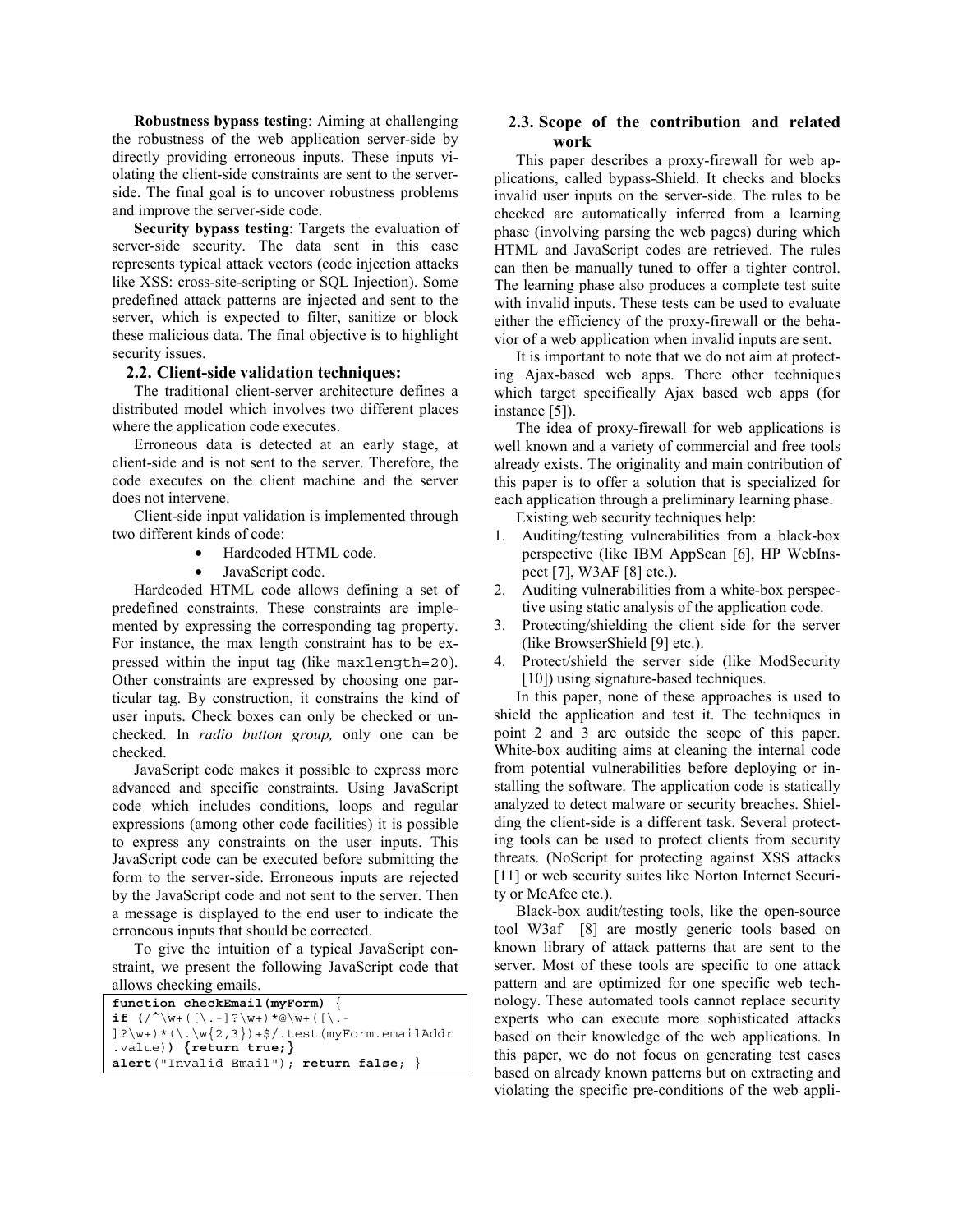cation inputs. Our approach is thus different from these generic tools and tries to assist the task of the security expert who tailors his analysis for a specific web application.

The solution for shielding the server side (point 4) are signature-based in the sense they monitor the inputs that are sent to the server and check if they conform to a specific attack signature (a widely used tool is Mod-Security [10]). The suspected input is sanitized or the request is simply rejected. There are two main drawbacks for these tools. First, they can easily be bypassed using new patterns, for instance by encoding the input to be undetected.

The second main limitation of these tools is that they are not specific to the application. This makes it difficult for these tools to detect attacks that violate the pre-conditions specific to the application, which may lead to the crash of the database (even a max length constraint violation is undetected).

This paper focuses on the second limitation, proposing a test case generation targeting the specific preconditions of a given web application. A list of all these testing and protection tools is maintained by the OWASP community (see [12]).

There are two approaches which are close to our approach [13, 14] and which focus more generally on testing the input validation mechanisms [13] and on bypassing client side validation to discover parameter tampering attacks [14] using a similar approach. However, our technique provides the same testing capabilities and extends it to enable an automated shielding of the web apps against bypass attacks.

Bypassing client-side validation is a well-known security issue and penetration testing has been using client side validation bypass to validate web applications. Offutt et al. formalized the concept of bypass testing [2] and defined its main characteristics. The CyberChair web application (a popular submission and reviewing system used for conferences) served as a feasibility case study to provide initial insights on the efficiency of bypass testing strategy. They tested it using bypass testing strategy and they succeeded to discover serious bugs. For instance, they were able to submit papers without authentication by exploiting bypass testing.

They also proposed an automated tool for bypass testing. They used it to test a simple case study STIS (Small Textual Information System, a web application they built). In their approach, they proposed three different strategies for generating test data. All these strategies target testing the robustness of the web application by sending invalid inputs, set of inputs or by violating the control flow (by breaking expected execution scenarios).

This paper extends and puts more automation in the process of bypass testing to include semi-automated crawling and testing of the security of the web application, distinguishing between security and robustness bypass testing. Testing security involves different test data and a different oracle function than robustness testing. More importantly, the novelty of the proposed approach lies in the Shielding part. The bypass-Shield is constructed using the same artifacts that are used to generate the inputs violating the constraints. By construction, it allows the protection of the web application against these very invalid inputs used to test the servers.

Offutt et al. applied their approach to an industrial case study [15], a web application developed by Avaya Research Labs. They were able to discover 63 failure using 184 test cases. However their approach was not automated and the discovered failures are minor and no security flaw was discovered simply because the bypass tests did not take into account attack patterns.

#### **3. Overview of the approach**

From the same initial treatment, the parsing of the web page, the process we propose allows the derivation of a reverse-proxy (Bypass-Shield) and the creation of robustness and security test cases to validate the shield. Figure 1 shows an overview of this process. Two tools have been developed, the Bypass Shield and the Bypass-AutoTest, into the framework of the French ANR DALI project (focusing on application-level intrusion detection).



#### **Figure 1 - Pre-condition based Testing and shielding of web applications**

The pre-conditions are Boolean expressions that evaluate to true if the value is correct and false when it is not (the input value is violating the precondition).The overall process involves three main steps.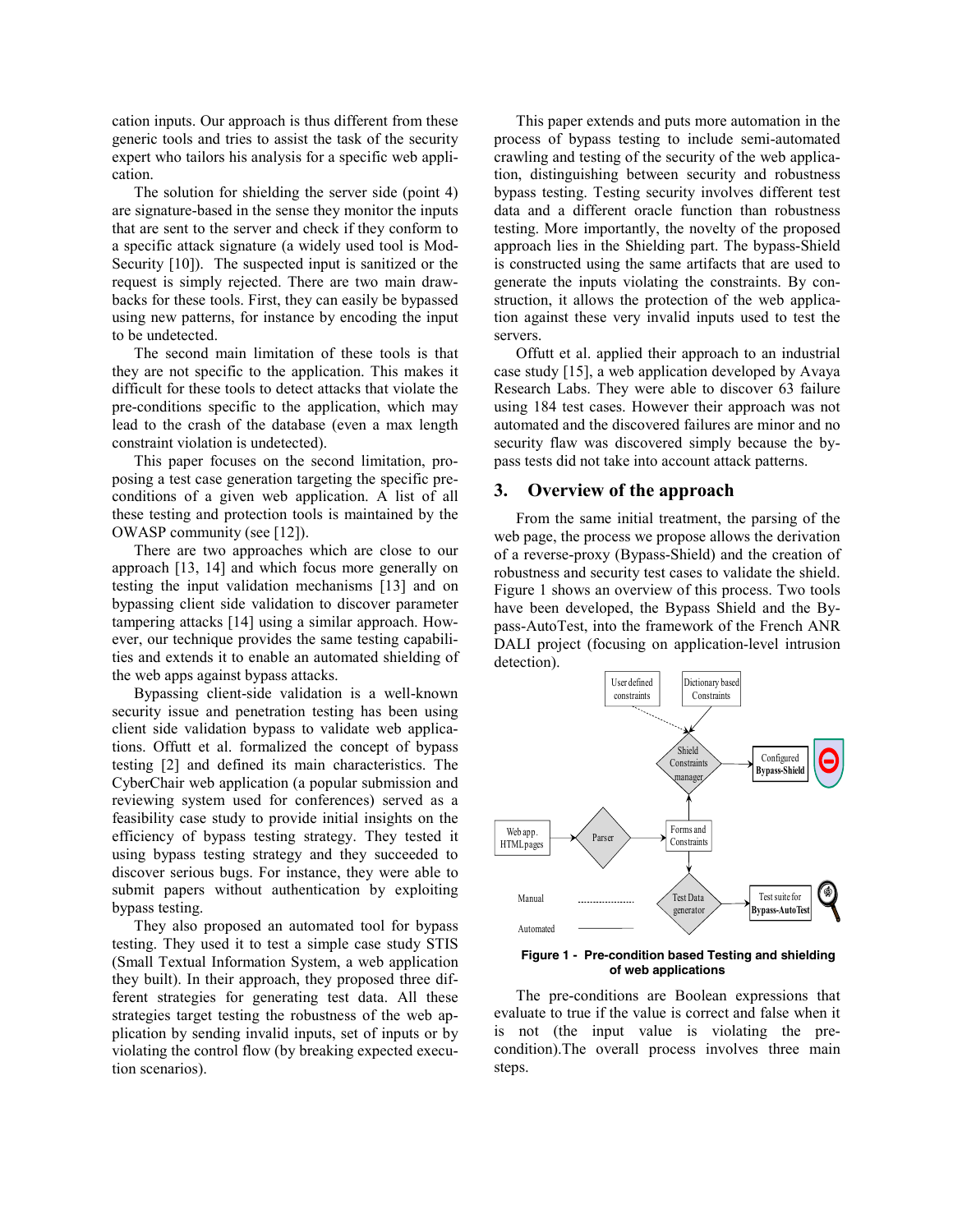The First step involves parsing systematically all pages in order to collect forms along with their respective inputs and pre-conditions. Then these client-side constraints are stored in a file. The result of this step is used in the next two steps. The difficult points and originality of this first step are:

- To exhaustively analyze a website in depth. This means taking into account the login process to access all website pages. In addition to an automated crawler, manual navigation is needed to completely parse the website.
- To deal with JavaScript code used for validating user inputs.

The second step aims at shielding the web application using the initial set of constraints collected at step 1. It results in a reverse-proxy, called Bypass-Shield, which intercepts and checks the inputs from the client as well as server responses. The collected preconditions are completed with automated and manual pre-conditions. The automated pre-conditions are based on a dictionary listing a set of constraints to be applied to specific inputs (for instance emails have a specific format). The shield contract manager uses the name of the input to find any available predefined constraint. This task leaves out untreated inputs. The manual addition of constraints completes the automated process by providing a user-friendly tool to add new pre-conditions. The obtained pre-conditions are included in the Bypass-Shield which will intercept user requests and check the validity of user submitted inputs (the tool is available upon request).

The third step involves a test generation process, based on the information collected at step 1. The preconditions are used to generate test data for bypass testing. The idea of bypass testing is to generate data which systematically violate the client-side constraints. As a result, we obtain a test tool, Bypass-AutoTest, which allows auditing how the server reacts when receiving every kind of invalid data. Bypass-AutoTest has been implemented first to check that the Shield works as expected and prevents attacks issued by the client-side.

Step2 (Shielding) and step 3 (Auditing through testing) can be used independently or altogether. In the first case, the shield allows protecting the server without modifying the server's code. The advantage is that the security controls are centralized in an independent component, which is responsible for the contracts between client and server. In the other case, the audit allows identifying the server robustness weaknesses and security flaws.

We distinguish between these two kinds of issues. From a pure testing point of view, the oracle, the general interpretation of the results and the impact differ. This means that the intent and the oracle are not the same.

The robustness oracle analyzes the server responses to find error messages (like java stack trace) or unexpected behavior (returning the same page without showing warnings), while the security oracle seeks to find any information or behavior that will harm the security of the application. For instance, the security oracle checks that the server responses does not reveal any critical information that can be used by hackers, or that the server does not behaves in an insecure way.

## **4. Client-side analysis for pre-conditions identification**

This work focuses on bypass-attacks exploiting forms, and does not handle attacks exploiting other attack vectors (like the cookies or HTTP headers). The goal of the HTML analysis is to collect all the user inputs from client-side web pages. User inputs are mainly forms which are filled by the end users. This task is fulfilled using three complementary techniques:

- Automated crawling of the application pages
- Manual navigation in the website to explore all possible scenarios
- Automated navigation using functional test built using testing framework like (HttpUnit [16] or Selenium [17]).

In fact, automated crawling of the web is usually incomplete, and does not reach all the application html pages. Modern web applications use partial page refresh, asynchronous requests and have often just one URL throughout. Visiting all the links will not allow reaching all the HTML pages. In addition, the behavior depends on the client. For these reasons, we complete the automated crawling by two strategies, the manual surfing and the execution of functional tests.

In this section, we show how the automated crawler works and how the bypass shield is used to collect the HTML and finally how we deal with the JavaScript constraints.

#### **4.1. The automated crawler**

The crawler allows exploring all the available web pages by visiting all the links. The parser can be configured to use a login and password. This allows going beyond the login web page and exploring the entire web application pages. Furthermore, the parser can be configured to avoid visiting some links that will disconnect the user from the web application. This feature is implemented in a generic way using regular expression to create the set of links to be ignored. For example, all the logout or disconnect links should be avoided. In addition, the parser only visits the pages that are in the base URL. This leads to avoid leaving the web application and parsing other websites/web pages. The crawler runs until all the accessible web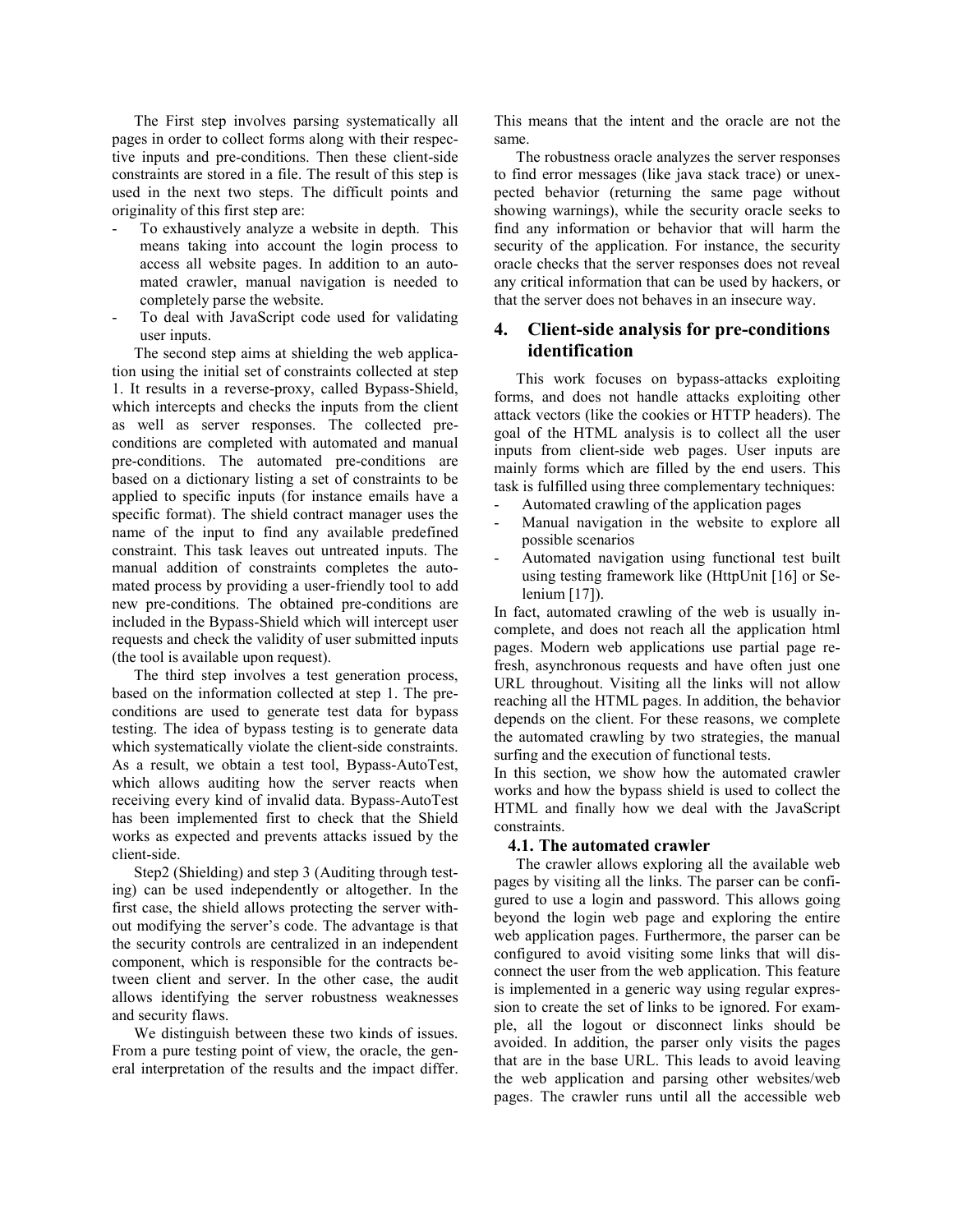pages are parsed. This crawler allows collecting and storing all the forms along with the associated constraints.

### **4.2. Manual navigation and Use of functional tests**

During this step, testers are asked to run functional tests or navigate manually throughout the web application and to explore all the possible scenarios. During this step the bypass-shield is set in monitoring mode: it collects and analyzes the code to be sent to the client. As shown in Figure 2, the shield intercepts the web pages that are sent to the client and analyzes them in order to collect the forms.



#### **Figure 2 - Collecting pre-conditions using manual navigation and functional tests**

The forms and pre-conditions that are collected are stored with the other ones already identified using the crawler. The process of extracting the HTML is common to the crawler and the manual step. Next, we show how the HTML code is analyzed and how the preconditions are extracted.

#### **4.3. Collecting HTML constraints**

To collect the list of user inputs along with their constraints from the HTML code all web pages should be parsed and analyzed. Each web page is analyzed to locate all the forms. These forms are parsed to collect their inputs. The input may contain some predefined HTML constraints. For instance, we may have max length attribute that defines a pre-condition on the length of an age input.

| <b>Constraint name</b> | <b>Description</b>                                          |  |
|------------------------|-------------------------------------------------------------|--|
| FormMethod             | Method is either GET or POST and<br>should not be modified. |  |
| Disabled               | The input is disabled and not sent.                         |  |
| MaxLength              | Maximum input size.                                         |  |
| MultipleValue          | The value should be one of the values<br>set.               |  |
| ReadOnly               | The input is read only and cannot be.<br>modified.          |  |
| RequiredValue          | The input value is required and cannot<br>be empty          |  |
| SingleValue            | The input has a single value, Null or<br>that single value  |  |

**Table 1 - HTML predefined constraints** 

At this stage, only HTML constraints are treated. A separate and parallel process allows dealing with Java-Script code. It will be presented in the next section.

Once all the forms and their inputs are collected, the tool creates a set of objects for each Form and its inputs. We have modeled the types of inputs and the constraints as classes. This approach allows querying forms and inputs and facilitates the test data generation, the construction of the test suite and the configuration of the bypass-shield. Each input is categorized based on its type. Table 1 shows these predefined constraints. For instance, the text input corresponds to InputText object. Each constraint is extracted from the inputs and stored according to its type.

#### **4.4. Interpreting JavaScript**

As we have mentioned previously, the JavaScript is not directly parsed. The difficulty of dealing with JavaScript code is due to its grammar which is complex, and this makes the semantic analysis very hard to automate. The solution that we propose involves running the client-side JavaScript validation code itself inside the shied. Instead of inferring the semantic of the Java-Script constraints, we actually run the JavaScript code inside the shield automatically when a form is submitted. We lift the JavaScript code from the client, and then rerun it automatically in the shield.

The main steps of this process involve:

- Locating the JavaScript code implementing constraints on user inputs: the JavaScript validation code is usually triggered just before submitting the form (using for instance the *onsubmit* attribute) or attached to specific text input events (like *onblur*  when the user finishes typing and leaves a text input).
- Extracting and storing this code: We should keep a mapping between the JavaScript code and the related form or input.

This process runs in parallel with the extraction of HTML static constraints. We extract for a given web page the JavaScript code related to the input validation. Then we keep a mapping between the JavaScript code and the related form or input.

## **5. Server-side shield: a shield tool for protecting against bypass attacks**

This section presents the bypass-shield and its components. First, we introduce the contract manager tool that allows the addition of constraints to the set that has been generated in previous step. Then, the bypass-shield is presented in details.

**5.1. The contracts manager**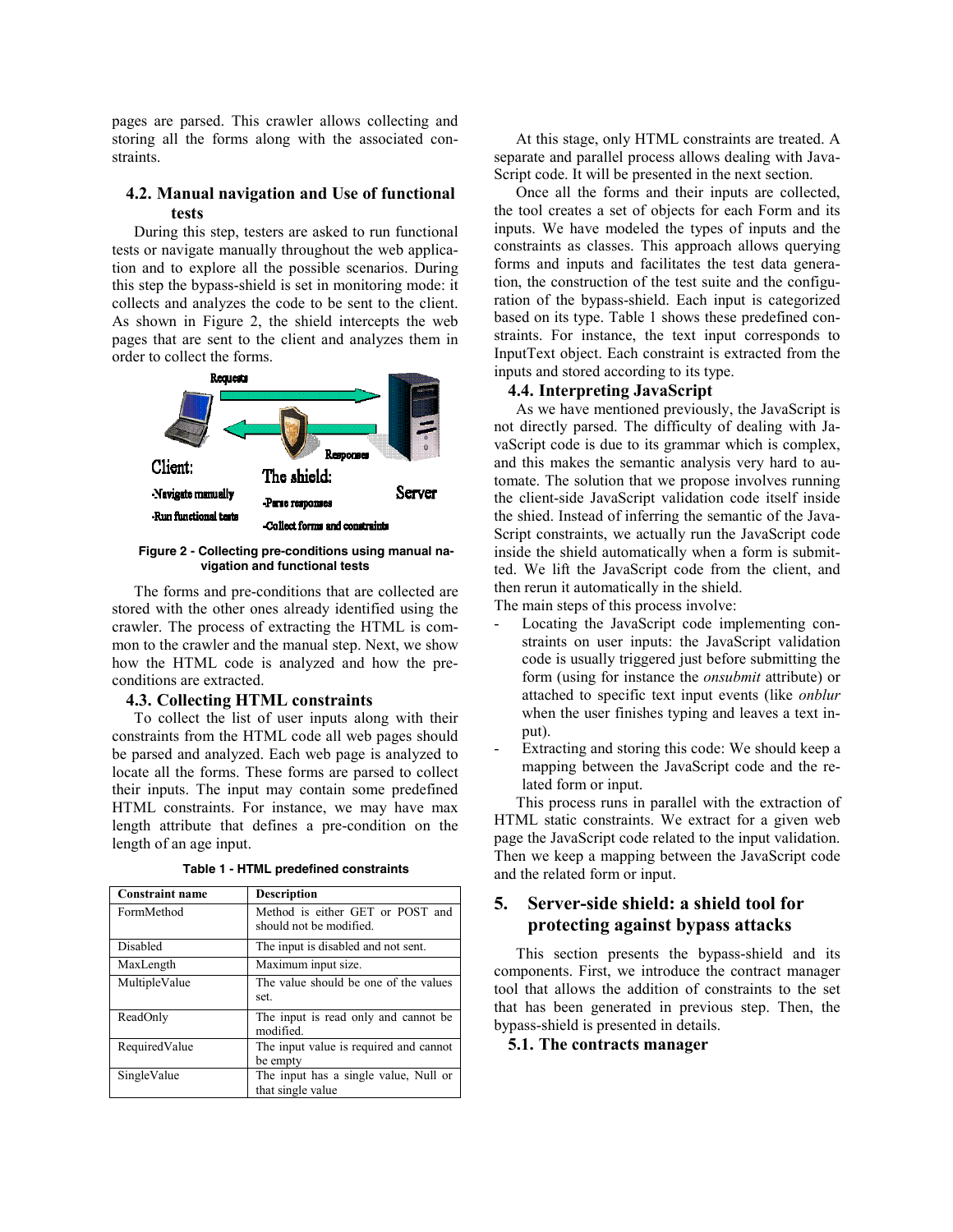| Table 2 – Examples of constraints |  |  |  |  |
|-----------------------------------|--|--|--|--|
|-----------------------------------|--|--|--|--|

| <b>Constraint name</b> | <b>Description</b>                                    |  |  |
|------------------------|-------------------------------------------------------|--|--|
| Interval               | The value should be within the defined<br>interval    |  |  |
| MinLength              | Minimum input size                                    |  |  |
| RegEx                  | The value conforms to the given<br>regular expression |  |  |
| Date                   | The value has a date format                           |  |  |
| NumberFormat           | The value is numeric                                  |  |  |
| ListOfValues           | This value is among a list of values                  |  |  |
| Required               | The input has to be filled                            |  |  |
| Range                  | The value is within an interval                       |  |  |

The *contracts manager* allows adding new constraints in order to complete the set of constraints extracted from the client's HTML code. Security engineers can add constraints manually through this manager and it also adds new constraints automatically. Table 2 presents some examples of constraints provided by the manager.

The contracts manager automatically injects constraints using a dictionary file, in which the user defines a set of RegEx constraints. These constraints are automatically mapped to input according to their tag names. For instance a tag with the name email will take the following RegEx constraint:

|                                                                                 | $^($ ([a-zA-Z0-9_] $ \ \$ -   \) @ ( ([a-zA-Z0-9_] |
|---------------------------------------------------------------------------------|----------------------------------------------------|
| $\left( \setminus \{-\} + \setminus \setminus . \right)$ [a-zA-Z] $\{2, 4\}$ \$ |                                                    |

This constraint forces the email addresses to satisfy a specific format. The manager automatically adds this constraint for each email tag, even if the email format was not enforced in the HTML code. This verification is usually added using the JavaScript code. On the basis of the dictionary, the manager can thus partly compensate the fact that we don't analyze JavaScript code. Once the configuration file that is used by the bypass-shield (it is a binary file storing the constraints) is filled with constraints it is fed to bypass-shield which is in charge of protecting the side-side part from bypass-attacks.

#### **5.2. The bypass-shield**

As shown in Figure 3, the bypass-shield aims at protecting and serves as a barrier against the attacks. It is installed as a reverse proxy on the server side of the web application. Therefore, all the requests are intercepted by the bypass-shield and checked.

For each request, the bypass-shield performs the following steps:

- 1. Intercept the request
- 2. Extract the user inputs and locate the corresponding form that was filled out by the user.
- 3. Check and validate the input according to the related constraints and run the related JavaScript validation code.

4. Accept the request and send it to the server side application or reject and send an error message to the client.

Only requests containing user inputs are checked. The URL requests are passed to the server. The server is expected to respond by sending back the webpage (the code) of that URL. The user inputs are extracted from the selected requests. In order to locate the corresponding form, the algorithm tries to find among the stored forms (they are stored in a binary file) the one having the same inputs (same number and same name) and the same action URL (the URL to which the inputs are sent). The HTTP request contains all the names of inputs along with their values. The following example illustrates how the algorithm extracts the input names from the request (in this example they are the name, the phone and the zip code). The action URL is simply the request URL without the inputs part.

#### **The request:**

http://www.mysite.com/account.php?name=Tim&phon e=0234234354&zipcode=75000

**The extracted inputs:** name, phone and zip code **The action URL:**

http://www.mysite.com/account.php

Once the form corresponding to the request is located, the bypass-shield performs the validation of the inputs using the related constraints. All the constraints should be respected. If the inputs do not satisfy the constraints, the request is not forwarded to the server and an error message explaining the problem is sent to the user. In addition, the JavaScript code that is related to the form or one of its inputs is executed on these inputs (using a JavaScript execution engine). The result is a Boolean value (true or false) that means: accept or reject the input data. When all constraints are satisfied and JavaScript validation succeeds, the request is forwarded to the server.



**Figure 3 - Overview of the shield** 

#### **5.3. Impact of enforcing constraints on security**

By validating client-side constraints, the shield prevents some code-injection based attacks like SQL injection on numeric fields, by enforcing constraints on numeric fields so it becomes impossible to bypass this constraint and perform any code-injection attack. In addition, it makes it harder for attackers to do long SQL injections when the field length is limited.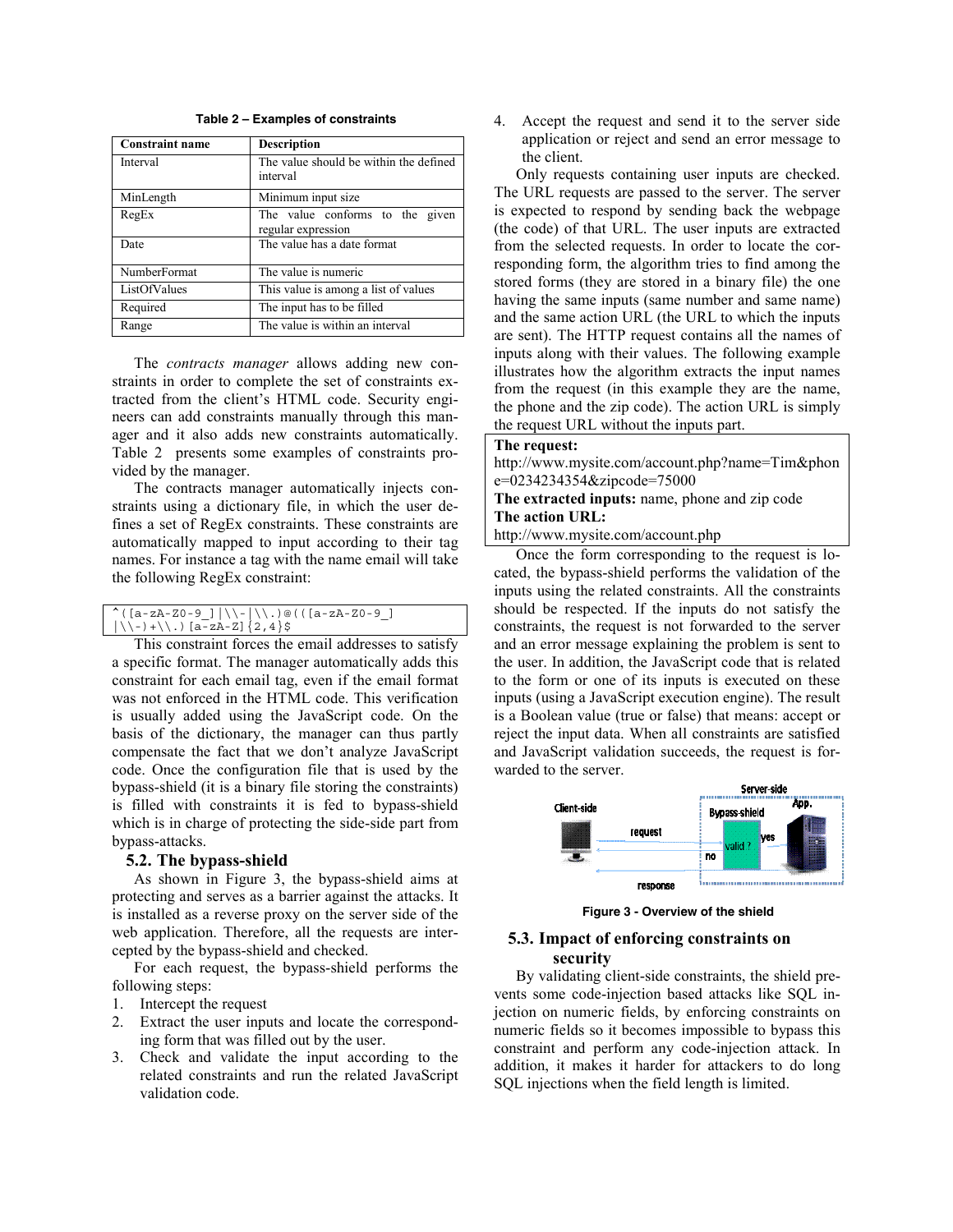By ensuring that the provided parameters are strictly those required, the shields limit IDS evasion techniques like HTTP parameter pollution [18], which is a new kind of attack that involves exploiting parameters in the URL (by duplicating them and injecting attacks).

This kind of enforcement reduces the attack surface of the shielded web application. Using of the shield in front of WebGoat [19] (which is a vulnerable OWASP web application used for teaching security) is a good example to show how the bypass-shield provides extra security, and where it does not. As shown in WebGoat, the developers focus very often the fields that are under user's control (like text fields), and neglect performing input validation on other fields, like check boxes or select lists, which have predefined values. Enforcing constraints on these fields is relatively simple since the expected values are known. By these simple constraints, the shield ensures that the application behaves as expected by the developer and protects against some attacks.

#### **6. Automated bypass testing**

This section details the automated generation of bypass testing. The client-side analysis provides useful information on constraints which can be used directly to generate data violating these constraints. On one hand, this data can be used within our bypass-testing too or other security tools like fuzzing tools in order to audit the web application. On the other hand, they could be used for evaluating the bypass-shield.

The data generation process involves three major steps. We start with the automatic generation of malicious test data that violate the client-side constraints. Then, we build complete requests that include the malicious data and for which all other tags contain valid data. These requests are sent to the server-side. The last step involves the analysis of the server responses and the automated classification of the results, in order to facilitate their interpretation by the testers.

#### **6.1. The generation of malicious test data**

The initial step involves generating test data that bypass the client-side constraints. For each constraint, we have created a data generator in our Bypass-AutoTest tool. This data generator is in charge of creating the data violating a specific constraint. The following example illustrates the approach.

For example, when the input is a phone number with a maximum length limit (10 characters), the data generator takes this input and its constraint and generates a random string with a length exceeding the required max length by 10. The interval of violation can be defined by the user (10 is the default value).

Table 3 shows some examples of constraints and the generated data.

|  |  |  | Table 3 - The way constraints are violated |
|--|--|--|--------------------------------------------|
|--|--|--|--------------------------------------------|

| Constraint    | Violation                                       |  |  |
|---------------|-------------------------------------------------|--|--|
| FormMethod    | Use another form method                         |  |  |
| Disabled      | Make it enabled and generate a random<br>string |  |  |
|               |                                                 |  |  |
| MaxLength     | Generate data exceeding MaxLength               |  |  |
| MultipleValue | Generate a different random value               |  |  |
| RegEx         | Create a value not conform to RegEx             |  |  |
| Date          | Create a random value that is not a date        |  |  |
| NumberFormat  | Generate a string with alphabetic characters    |  |  |
| ListOfValues  | Generate a value not in the list of values      |  |  |
| Range         | Generate a value outside that range             |  |  |

#### **6.2.Construction and execution of bypass tests**

This step requires the construction of suitable requests from the set of test input generated in previous step. For the request to be valid, all the form tags must be filled. In fact, each test request contains only one unique malicious input; all other inputs are valid with respect to the constraints.

The fact that there is only one single malicious data in each test request allows avoiding any side-effects due to the server-side rejecting the request. Also, if the test fails, revealing the lack of input validation or a serious security flaw, the fact that each request contains only one maliciously input facilitates the localization of the source of this problem.

To generate these requests, the malicious and genuine data are combined to fill the forms. Then, the requests are sent to the server side to be processed. Afterwards, the server responds and all these responses are stored in order to be interpreted and classified.

#### **7. Experiments and results**

This section presents an evaluation of both the *protection technique* using three case studies, which are JForum, Insecure and DVWA (Damn Vulnerable Web application) and the *bypass testing technique* using four case studies (JForum, Roller, PhpBB and MyReview). JForum and PhpBB are widely used web applications that help creating forums. Roller allows creating customized blogs while MyReview is a conference management tool. Finally, Insecure and DVWA are vulnerable web applications used to demonstrate web attacks and to evaluate the protection techniques.

This section presents and discusses several results. Firstly, we evaluate the number of forms that are automatically parsed using our tool. We calculate the number of forms that are parsed through manual navigation in order to estimate the effort needed to parse all the forms. Secondly, we calculate the number of vulnerabilities that are stopped by the bypass-shield. Thirdly, we evaluated the testing tool by applying it to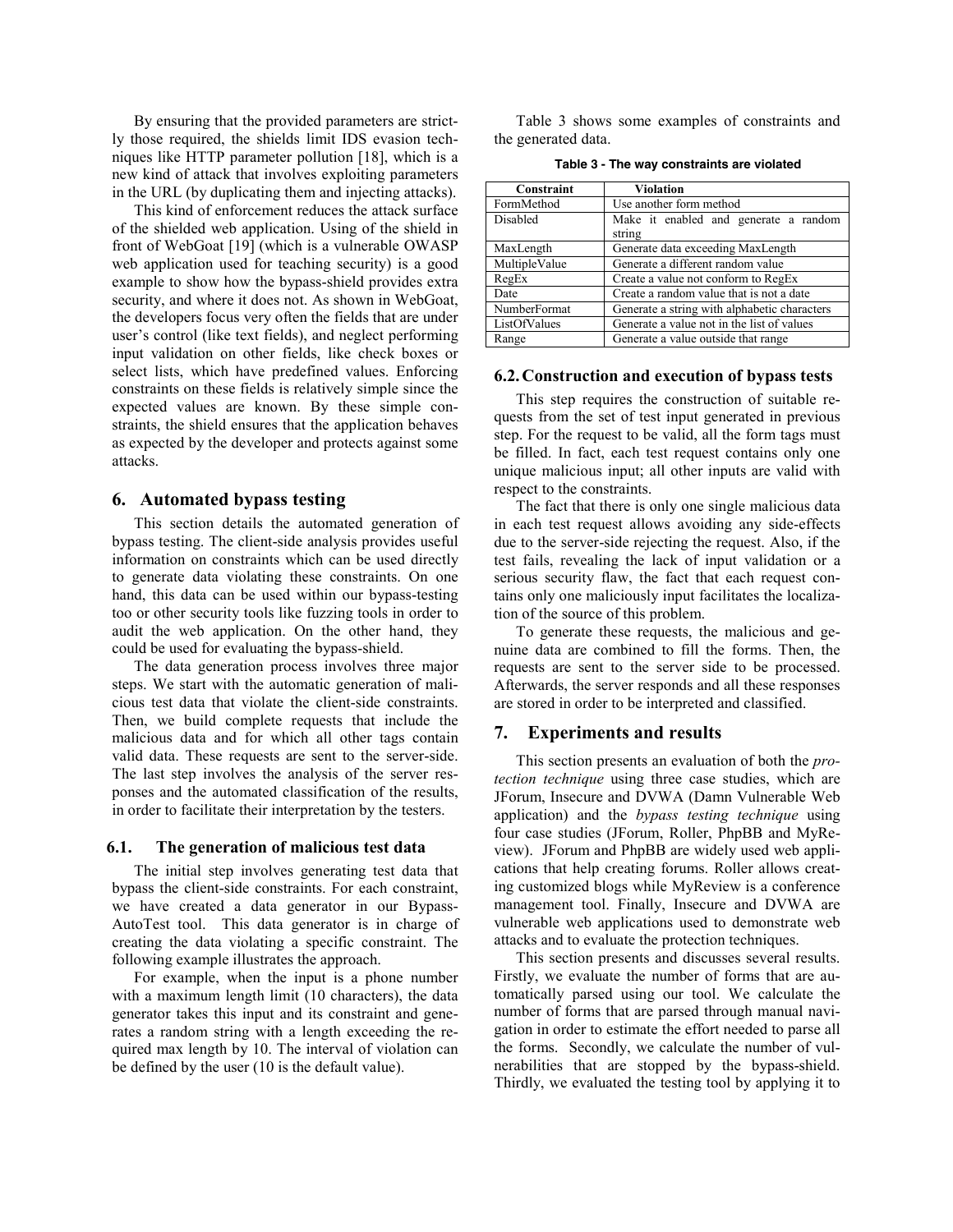four popular web applications including JForum. The idea is to evaluate the ability of the bypass testing tool to discover new vulnerabilities or robustness issues in web applications. Finally, we estimate the overhead due to the use of the shield by calculating the additional latency (which is almost constant for a given configuration). In fact, duplicating constraints in an 'in-themiddle' shield may create an overhead. The results provide evidence of the fact that the shield is a lightweight solution.

#### **7.1. Parsing results**

We applied our parser to automatically get all the forms. Table 4 shows the number of forms.

The results show that the number of forms that are automatically discovered is much bigger than those parsed using manual navigation (80% for Insecure and 65% for JForum and 100% for DVWA). The results show that the automated parser helps getting most of the forms.

|                          | Insecure  | JForum | DV |
|--------------------------|-----------|--------|----|
|                          |           |        | WA |
| Automated                | 12        | 22.    | 23 |
| parsing                  |           |        |    |
| Manual                   |           |        |    |
| navigation               |           |        |    |
| Total                    |           |        |    |
| $\overline{\phantom{a}}$ | - - - - - | $-$    |    |

**Table 4 - Automated vs. manual parsing** 

#### **7.2. Bypass shielding results**

This section presents an evaluation of the effectiveness of the shield in stopping attacks. Using classical penetration testing techniques and using the WA3F tool (the third co-author is a security expert), we were able to find 9 exploitable vulnerabilities in JForum. For the other two web applications, the vulnerabilities are well known and documented since they are vulnerable by construction. Table 5 shows the overall number of vulnerabilities for each application and the number of vulnerabilities that were mitigated thanks to the bypass-shield using automatically retrieved constraints and manually added constraints. Most of these vulnerabilities are related to weak server-side validation of user input, which enable performing attacks like: SQL Injection, XSS and DOS: Denial of Service, which try to send a huge amount of data to the server to make it crash. By duplicating client side constraints, the shield allows mitigating these vulnerabilities. By restricting the content and length of fields like name or phone number, the shield allows blocking attacks (SQL injection or DOS attacks).

**Table 5 - Vulnerabilities mitigated by the shield** 

|                       | Insecure | JForum | <b>DVWA</b> |
|-----------------------|----------|--------|-------------|
| <b>Without shield</b> |          |        |             |
| With shield           |          |        |             |
| --                    | .  .     | . .    | . .         |

The remaining vulnerabilities that are not mitigated by the shield are related to XSS which exploit text fields. Even with specific constraints the shield was not able to stop these XSS attacks.

#### **7.3. Bypass testing results**

The bypass testing results are shown in Table 6. Using the bypass testing tool, we were not able to discover any serious issue in both phpBB3 and Roller. However, we were able to find some robustness problems, especially in the JForum application.

In fact, the tests provoked 353 failures related to three kinds of Java exceptions:

- Null Pointer Exception: Use of a null variable. It occurs when null inputs are sent to server.
- Class Cast Exception: incompatible class type cast. When unexpected input is sent to server (an input that is not is a predefined list).
- Number Format exception: The server tried to convert a string into an integer. It occurs when non numeric values are sent instead of numbers.

**Table 6 – Bypass testing results** 

| App.           | <b>#Failures</b> | #SOL<br>failures | #Null<br><b>Response</b> | <b>Responses</b><br>codes |
|----------------|------------------|------------------|--------------------------|---------------------------|
| <b>JF</b> orum | Java: 353        |                  |                          | [302, 404]                |
| phpBB3         |                  |                  | 183                      |                           |
| Myreview       |                  |                  | 650                      |                           |
| Roller         |                  |                  |                          | [405, 500]                |

These failures are due to bugs in the input validation code located in the server-side. The server did not check correctly the user inputs. In addition, for two web applications (phpBB3 and MyReview), we received 'Null responses'. The server returned empty responses. Furthermore, according to the response code, there were three kinds of responses:

- Response 404: The requested page is not found. This occurred when hidden values were modified. The server uses them to reach certain kinds of pages. When the hidden value is not correct, this leads to the response 404.
- Response 405: The method is not allowed (using GET method when submitting a form instead of POST).
- Response 500: Internal server error.

We found two SQL flaws in MyReview and in JForum. The JForum one originated from a form used to submit new posts in the forum where the input subject length is not checked by the server side. When a long string is sent to the server an SQL Exception occurs and the SQL query is exposed to users. This vulnerability was discovered manually by our security expert when he performed penetration testing on JForum.

#### **7.4. Performance results**

To measure the overhead due to the bypass shield, we generated 50 instances of each form in JForum and run it with and without the shield in order to record differences in the execution time. We repeated this